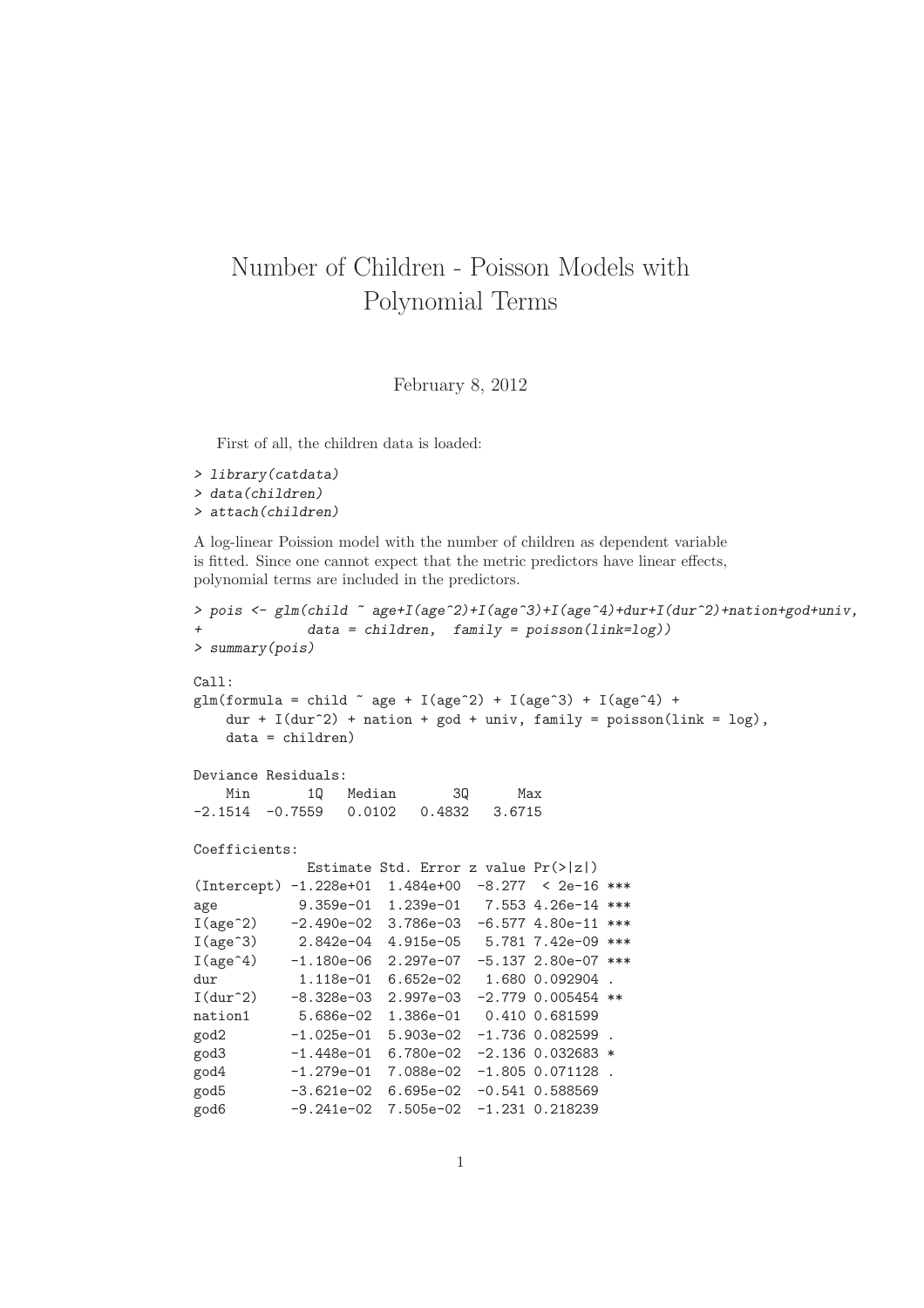```
univ1 6.372e-01 1.729e-01 3.686 0.000228 ***
---
Signif. codes: 0 '***' 0.001 '**' 0.01 '*' 0.05 '.' 0.1 ' ' 1
(Dispersion parameter for poisson family taken to be 1)
    Null deviance: 2067.4 on 1760 degrees of freedom
Residual deviance: 1718.6 on 1747 degrees of freedom
AIC: 5196.8
Number of Fisher Scoring iterations: 5
   Visualizing the effect of age and duration for education.
```

```
> x <- min(age):max(age)
> y <- exp(pois$coef[1]+pois$coef["age"]*x+pois$coef["I(age^2)"]*x^2+
   + pois$coef["I(age^3)"]*x^3+pois$coef["I(age^4)"]*x^4+pois$coef["dur"]*10+
+ pois$coef["I(dur^2)"]*100)
> par(cex=1.4)
> plot(x, y, ylab="Number of Children", xlab="Age")
```


```
> y <- (pois$coef[1]+pois$coef["age"]*x+pois$coef["I(age^2)"]*x^2+
```

```
+ pois$coef["I(age^3)"]*x^3+pois$coef["I(age^4)"]*x^4+pois$coef["dur"]*10+
```

```
+ pois$coef["I(dur^2)"]*100)
```

```
> par(cex=1.4)
```
*> plot(x, y, ylab="Linear Predictor", xlab="Age")*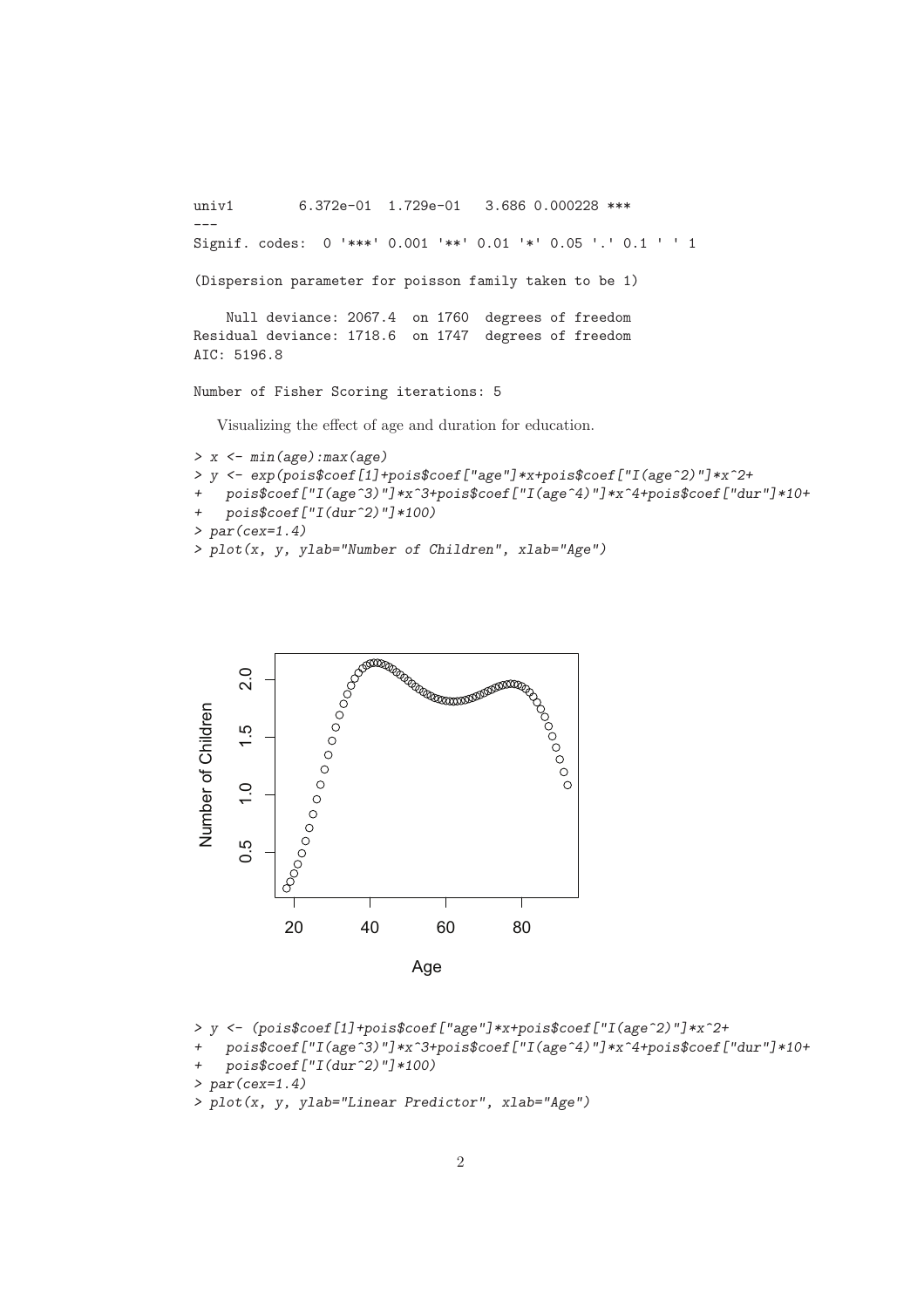

- *> x <- min(dur):max(dur)*
- *> y <- exp(pois\$coef[1]+pois\$coef["age"]\*40+pois\$coef["I(age^2)"]\*40^2+*
- *+ pois\$coef["I(age^3)"]\*40^3+pois\$coef["I(age^4)"]\*40^4+pois\$coef["dur"]\*x+*
- *+ pois\$coef["I(dur^2)"]\*x^2)*
- *> par(cex=1.4)*
- *> plot(x, y, ylab="Number of Children", xlab="Duration of School Education")*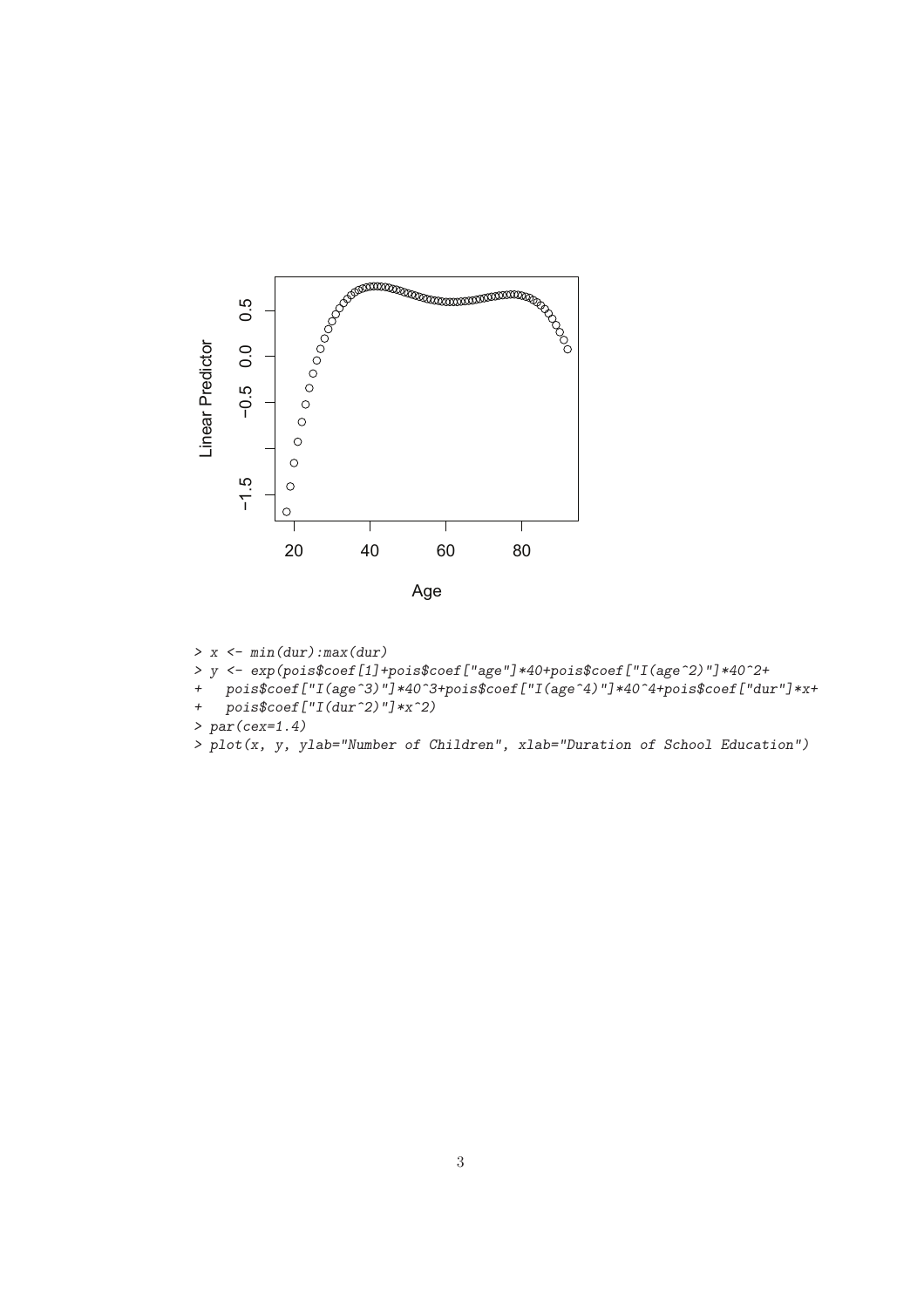

Duration of School Education

- *> y <- (pois\$coef[1]+pois\$coef["age"]\*40+pois\$coef["I(age^2)"]\*40^2+*
- *+ pois\$coef["I(age^3)"]\*40^3+pois\$coef["I(age^4)"]\*40^4+pois\$coef["dur"]\*x+*
- *+ pois\$coef["I(dur^2)"]\*x^2)*
- *> par(cex=1.4)*
- *> plot(x, y, ylab="Linear Predictor", xlab="Duration of School Education")*